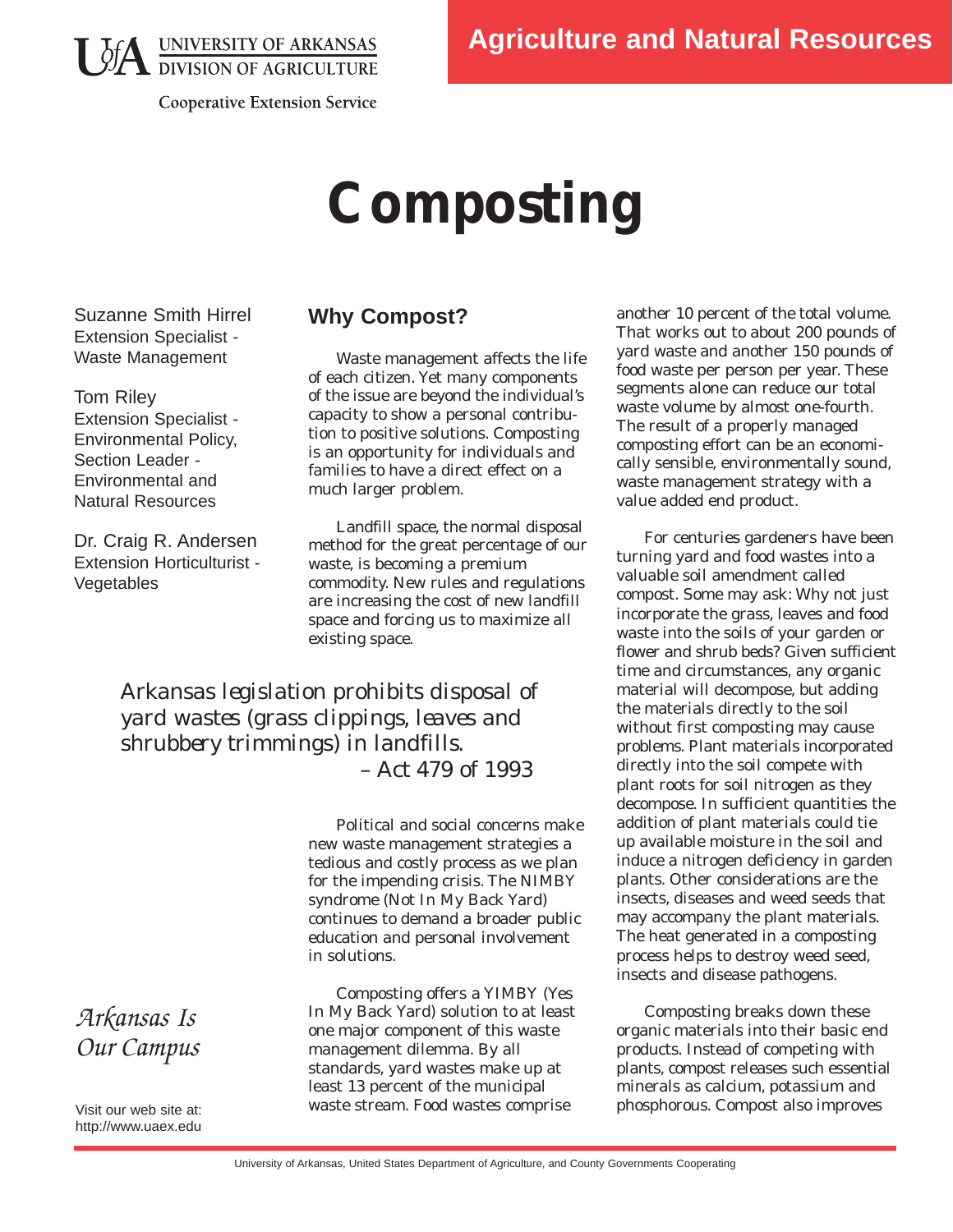## **Table 1. Materials to Compost, Carbon:Nitrogen Ratio and Limitations Associated with Each Material.**

| <b>Material</b>                                            | C: N        | OK?                     | <b>Comments</b>                                                                                                                                                                                        |
|------------------------------------------------------------|-------------|-------------------------|--------------------------------------------------------------------------------------------------------------------------------------------------------------------------------------------------------|
| Blood meal                                                 | 4:1         | <b>Yes</b>              |                                                                                                                                                                                                        |
| Cardboard (C)                                              | 170:1       | Yes                     | Glue probably organic; less than 10% of weight of material<br>in compost pile. Best if shredded.                                                                                                       |
| Coal, barbecue ashes                                       | No Nitrogen | No                      | Contains sulfur dioxide, may harm plants.                                                                                                                                                              |
| Coffee grounds (N,P)                                       | 20:1        | Yes                     | Acidic                                                                                                                                                                                                 |
| Cornstalks, Cobs (C,K)                                     | 60:1        | Yes                     | Best if chopped up.                                                                                                                                                                                    |
| Cotton gin trash                                           | 30:1        | Yes, but                | Make sure that farmer did not use arsenicals on the cotton.<br>Arsenic can carry over and cause vegetables to grow poorly.                                                                             |
| Dishwashing, laundry water                                 |             | <b>No</b>               | Most dishwashing soaps contain perfumes, greases, sodium.                                                                                                                                              |
| <b>Diseased Plants</b>                                     |             | <b>No</b>               | Pile may not get hot enough to kill disease organisms.                                                                                                                                                 |
| Eggshells                                                  | 35:1        | Yes                     | Crush; source of calcium.                                                                                                                                                                              |
| Eggs (whole)                                               |             | <b>No</b>               | Attracts rodents.                                                                                                                                                                                      |
| Fish scraps (N,P)                                          | 5:1         | <b>No</b>               | Can attract animals or rodents.                                                                                                                                                                        |
| Fruit wastes (N)                                           | 35:1        | Yes, but                | Can attract flies; bury scraps in pile.                                                                                                                                                                |
| Grass clippings (N,P,K)                                    | 20:1        | Yes, but                | If lawn treated with herbicide, leave on lawn to decompose.<br>Good source of nitrogen when fresh.                                                                                                     |
| Grease, cooking                                            |             | <b>No</b>               | Low in nutrients, attracts animals; may cause odors, slows<br>decomposition.                                                                                                                           |
| Hair                                                       | 3:1         | Yes                     |                                                                                                                                                                                                        |
| Leaves (C)                                                 | 60:1        | Yes                     | Oak leaves are more acidic.                                                                                                                                                                            |
| Magazines (C)                                              | No Nitrogen | No                      | Some questions about paper-coating; inks used.                                                                                                                                                         |
| <b>Manures</b><br>Horse, cow, chicken, pig,<br>sheep, goat | $10 - 20:1$ | Yes                     | Horse manure more likely to contain weed seeds. Compost<br>thoroughly.                                                                                                                                 |
| Dog, cat, human                                            |             | No                      | May contain disease organisms.                                                                                                                                                                         |
| Newspapers (C)                                             | 170:1       | Yes, but                | Shred for compost; use no more than 10% by weight in pile.                                                                                                                                             |
| Peanut hulls (C,N,P)                                       | 50:1        | Yes, but                | Can carry Southern blight and nematodes. Many use<br>successfully.                                                                                                                                     |
| Pine cones (C)                                             |             | Yes, but                | Decomposes slowly, acidic. Must be shredded.                                                                                                                                                           |
| Pine needles (C)                                           | 90:1        | Yes, but                | Decomposes slowly, acidic.                                                                                                                                                                             |
| <b>Rice Hulls</b>                                          | 100:1       | Yes, but                | Can have high levels of manganese.                                                                                                                                                                     |
| Sawdust (C) all except:                                    | 500:1       | Yes, but                | Use in moderate amounts. Add additional nitrogen. Add<br>1 pound actual nitrogen (6 cups of ammonium nitrate) for<br>each 100 pounds of sawdust.                                                       |
| Black walnut sawdust                                       |             | No                      | Black walnut sawdust is toxic to the compost pile.                                                                                                                                                     |
| Pressure treated lumber<br>sawdust                         |             | No                      | Contains arsenic.                                                                                                                                                                                      |
| <b>Straw</b>                                               | 80:1        | Yes                     |                                                                                                                                                                                                        |
| Vegetable peelings                                         | $10 - 12:1$ | Yes                     | Bury in pile.                                                                                                                                                                                          |
| Woodshavings (C)                                           | 700:1       | Yes, but                | Must add extra nitrogen (see amounts of extra nitrogen<br>under sawdust).                                                                                                                              |
| Wood Ashes (P,K)                                           | No Nitrogen | <b>No</b><br>(Yes, but) | Not recommended but could use very limited amount as a<br>lime source; do not exceed 1 cup wood ashes for each<br>bushel of compost pile. Highly alkaline, possibility of some<br>heavy metal content. |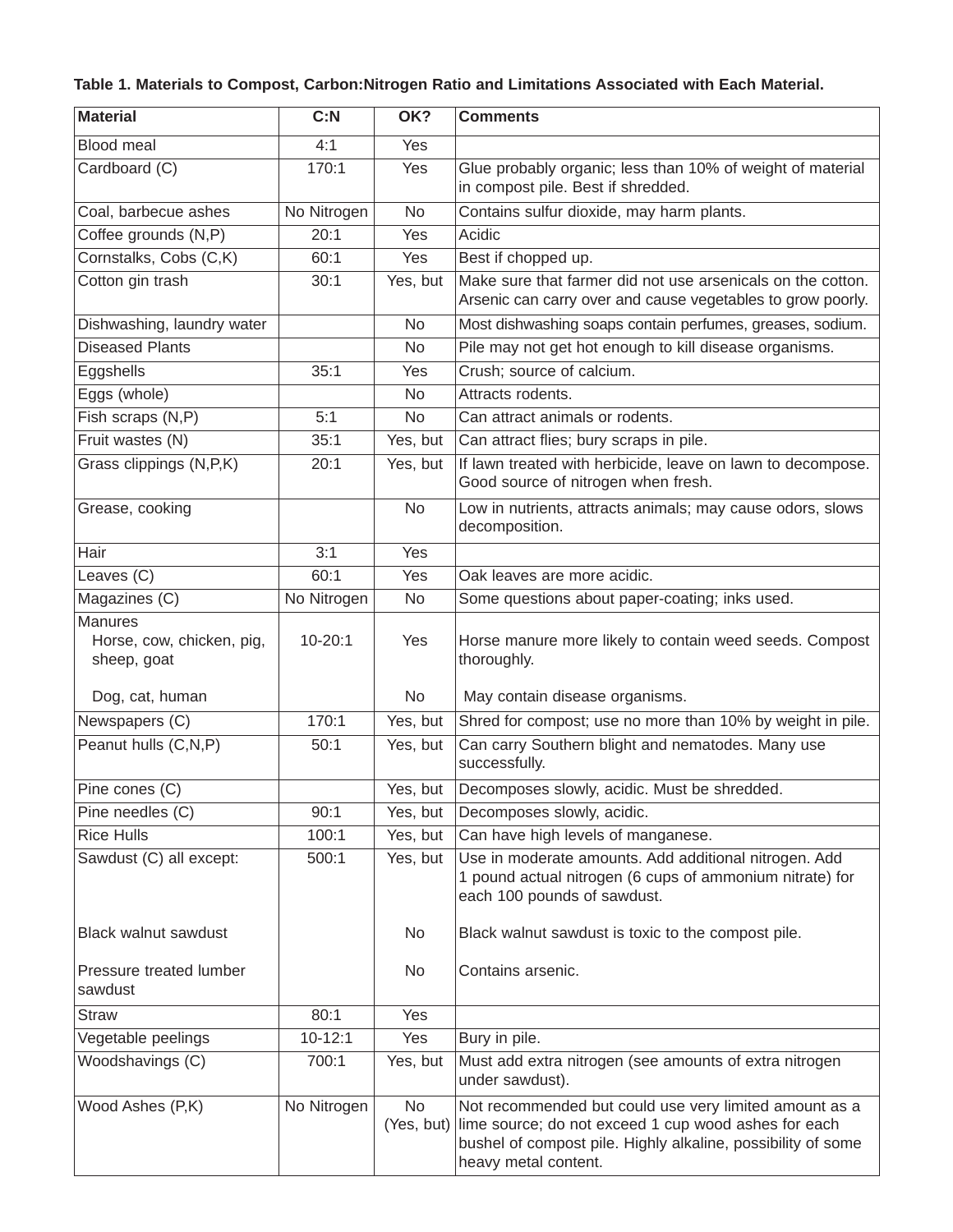the soils physical properties. Soils mixed with compost have improved tilth, infiltration, drainage and water holding capacities.

# **What Is Composting?**

Composting is the biological decomposition of organic matter. Decomposition occurs naturally, but it can be accelerated. Microorganisms, worms and insects break organic materials into compost. Compost contains nutrients that, when returned to the soil, are used by plants. This is nature's way of recycling.

## **Benefits of Compost**

Compost improves the structure of the soil by adding organic matter. In sandy soil, compost holds moisture and helps to hold soil together. In heavy clay soil, compost particles bind with clay particles to form larger particles. Surface water can drain between the larger particles. Surface layers of soil conditioned with compost retain water better and resist surface crusting and erosion.

Compost attracts earthworms. Their tunnels aerate the soil and improve drainage and bring up minerals from the subsoil. Earthworm activity contributes to good soil structure. Although compost is considered a soil conditioner rather than a fertilizer, it contains both plant nutrients and essential trace elements. Some chemical fertilizers release elements so quickly that rain can leach them away before plants derive much benefit. In compost, most of the nitrogen and phosphorus are held in organic form and slowly released, making them available throughout the growing season.

## **Materials to Compost**

Many organic materials are suitable for composting. Table 1 lists a range of potential wastes. Each entry is ranked according to acceptability for composting. Some materials listed are unsuitable because they may pose a health hazard or create a nuisance. Yard trimmings, such as leaves, grass clippings, straw and non-woody plant materials, can decompose easily.

The C:N ratio listed in Table 1 is helpful in choosing the amount of various materials for composting.

What is the C:N ratio and why is it important? The carbon to nitrogen ratio (C:N ratio) is the relative percentage of carbon to that of nitrogen in various organic materials. Decomposing microbes are the most active and efficient when the C:N ratio is 30:1. The more carbon in the pile relative to nitrogen, the longer the decomposition process. Excess nitrogen

causes the pile to lose nitrogen to the atmosphere as ammonia gas.

Leaves with a C:N ratio of 60:1 are high in carbon and take longer to decompose. If a nitrogen source such as grass clippings or manure is added, the composting process accelerates. Fertilizer can be used to provide the nitrogen if desired. Apply 1 cup of fertilizer, such as 13-13-13, for every 10 square feet of pile surface area. This could be applied again each time you add another 6 inches of high carbon material.

## **Methods of Composting**

The approach depends on the time that finished compost is desired, materials and space available. Turning units require regular (weekly or biweekly) maintenance. If kitchen wastes are to be composted without other materials, worm composting or soil incorporation (burying) should be used. If kitchen wastes will be mixed with yard wastes, the turning method is recommended. However, holding units or heaps may work when precautions are taken to minimize pest problems. Turning the pile frequently helps avoid pest problems. Yard wastes are generally not susceptible to pest problems – so slower, lowmaintenance units are suitable.

## **Composting With Holding Units**

Holding units (Figure 1) are used to hold yard and garden wastes until composting is complete. This is the easiest, but slowest, way to compost. Material should be added as it is generated; no turning is required.

Holding units can include circles of wire fencing or hardware cloth, old wooden pallets wired together or wire framed in wood. Landscape timbers, concrete blocks or rocks provide more permanent holding units. Holding units should be at least 3' x 3' x 3'. In any case, units should allow for air circulation through sides and back. Two or three units – one for fresh, one for maturing compost and a third for finished compost – may be helpful.



**Figure 1. Examples of units to hold yard and garden wastes until composting is complete.**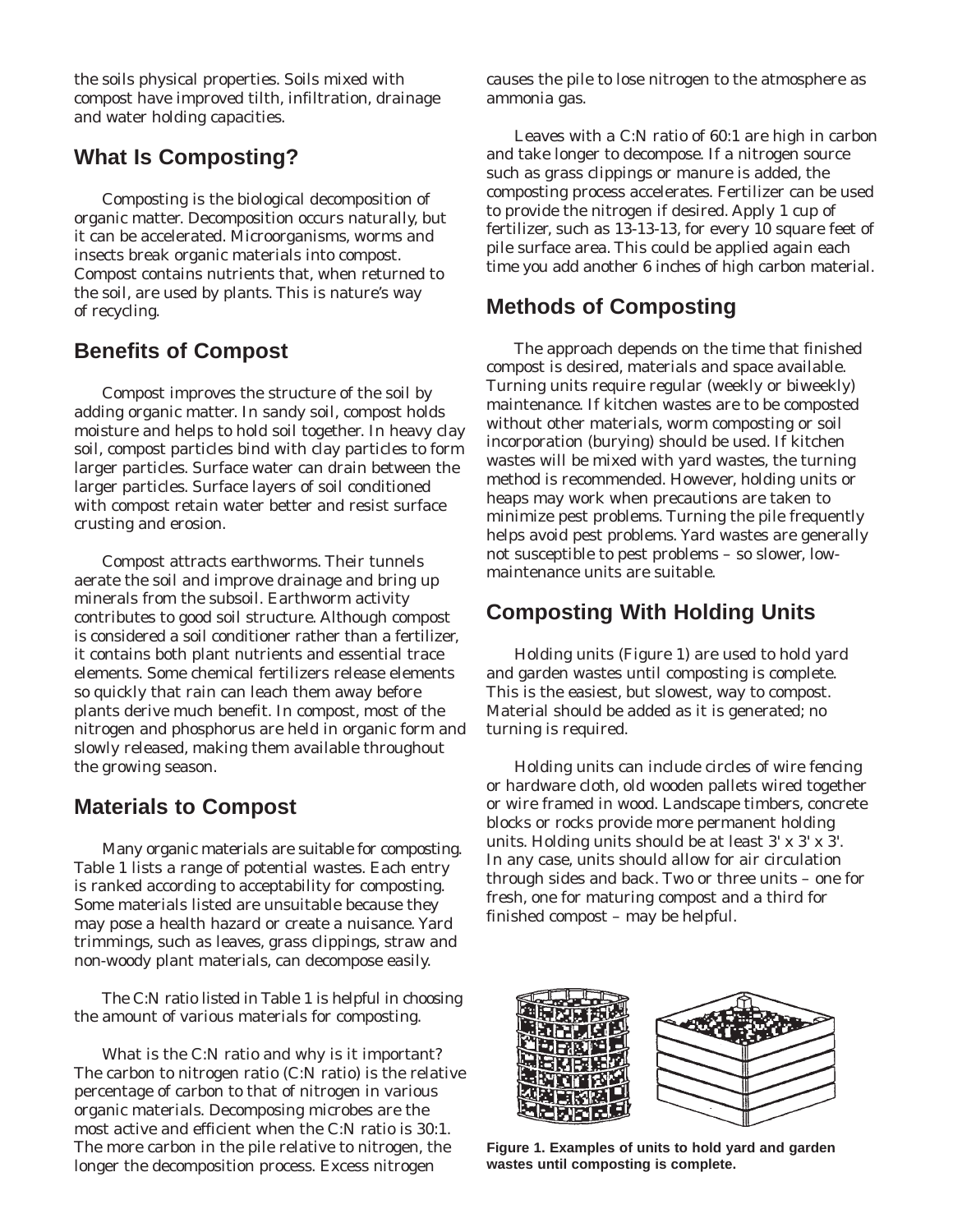Non-woody materials, such as grass clippings, crop wastes, weeds and leaves, will compost in holding units but can take six months to two years. The process can be hastened by chopping or shredding wastes, mixing high nitrogen and high carbon materials, maintaining proper moisture and turning. Kitchen waste should be buried in the pile as it is added. Pest proof sides and covers may be needed to keep rodents and other animals from disturbing the compost.

Since yard and garden wastes can be added continuously, the stage of decomposition varies from the top to the bottom of the compost pile. Generally the more finished compost will be found near the bottom of the pile and partially decomposed materials near the top. Removing the compost and then forking it back into the holding unit after three or four months will speed the rate of composting.

Once the compost at the bottom is finished, it can be removed and used. The less-decomposed material can be moved back into the unit until the finished compost is uncovered.

# **Speed Composting With Turning Units**

Turning units can compost non-woody yard and kitchen wastes in two months or less. By frequently turning the compost, more oxygen is provided to the microbes decomposing the wastes.

Turning units (Figure 2) usually take two forms: either a series of bins or a horizontally mounted rotating barrel. The high temperatures (110° to 140°F) produced when piles are turned every 5 to 10 days offer important advantages:

- Kill major disease organisms and fly larvae.
- Help kill weed seeds.
- Provide the environment necessary for the most efficient decomposer organisms.



**Figure 2. A series of bins used to speed composting.** 

Materials to be composted should be stockpiled until enough accumulate to fill one bin (3' x 3' x 3') of the turning bin or to fill a barrel composter to the prescribed level. Prior to composting, food wastes should be stockpiled in a pest-proof container, such as a plastic 5-gallon bucket. After a day's accumulation of food waste is added, a layer of sawdust can be added to reduce odor. When it's full, top off with a layer of sawdust. These units require frequent maintenance and are more expensive to buy or make. However, the expense and effort will yield finished compost in a fairly short time.

#### **Hot and Fast Compost**

- 1. Locate compost bins on bare soil that has been loosened.
- 2. Build bin no smaller than  $3' \times 3' \times 3'$ .
- 3. Drive some hollow poles or pipes into the ground within bin (to provide air). Drill holes in the poles or pipes prior to driving.
- 4. Chop all materials into small particles.
- 5. Layer compost ingredients:
	- Bottom layer approximately  $6"$  of straw or chopped carbon material.
	- • 4" of green garden and kitchen wastes.
	- • 2" of manure, or old compost and soil.
	- • 3" to 6" dry roughage (dry grass, chopped leaves, or straw).
	- • Add water as you go.
- 6. Repeat layering until bin is full.
- 7. Turn pile every two to five days to mix outer edges inward and mix top to bottom. Or monitor heat in piles using a compost thermometer (optional). When the pile has heated and starts to cool (about one week), turn it. Move dry materials from edges to middle.
- 8. Keep pile moist, but not water logged. Add water as needed.
- 9. Repeat step 7 until pile does not reheat after turning. Let cure two weeks before using.
- 10. Compost should be ready in two to four months.

*This method requires attention to materials preparation, moisture and turning.*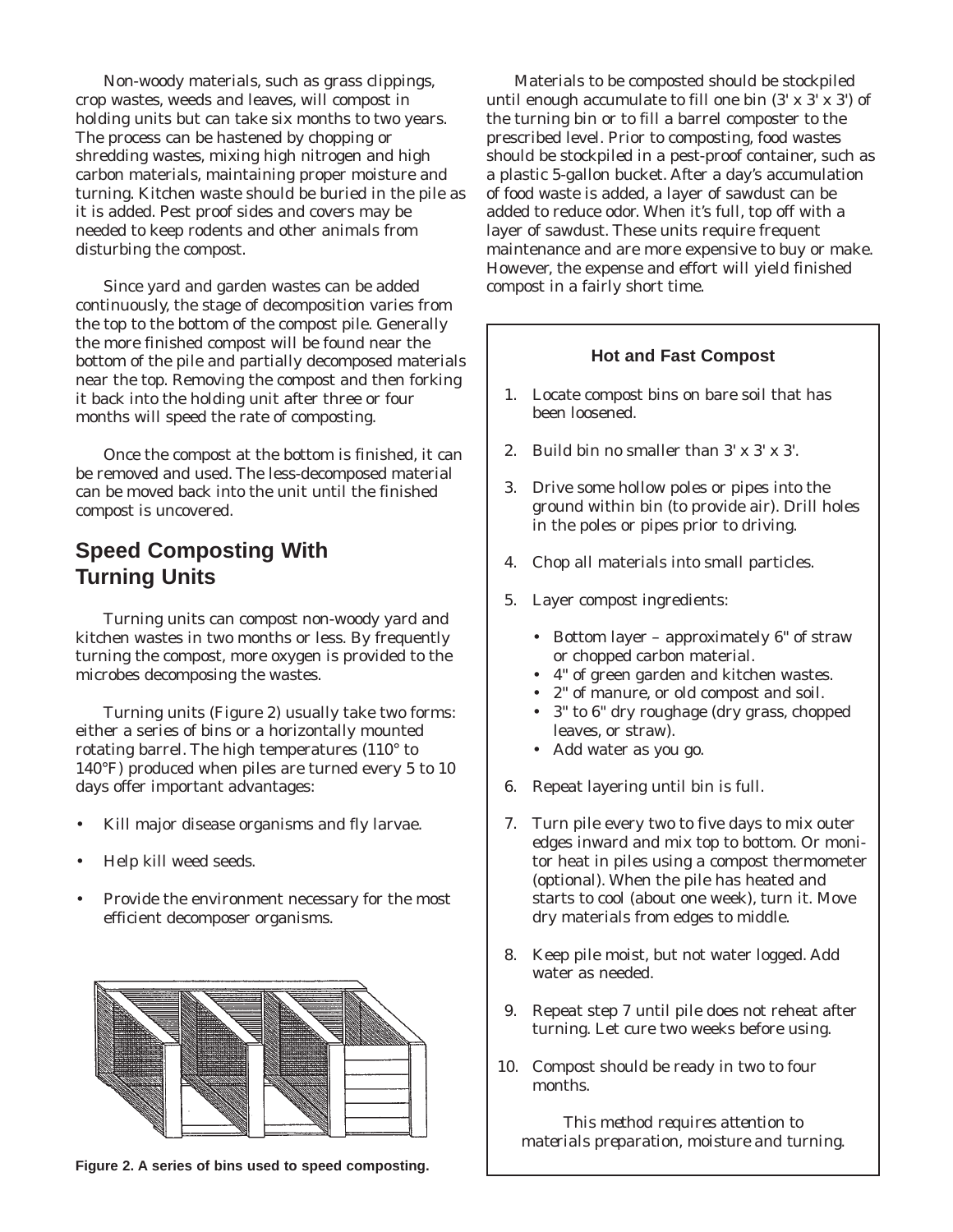# **Composting With Heaps**

Heap composting is similar to the previous units except that it does not require a structure. A heap should measure about 5 feet wide and 3 feet high; length can vary depending on amount of materials used.



**Figure 3.** 

Materials can be added as they become available or stockpiled until enough is available to make a good sized heap. It is best to have two heaps. When one is large enough, it should be allowed to decompose undisturbed. Additional waste can then be added to the second heap.

The pile may be turned regularly or not at all. If the heap will be turned, kitchen waste can be composted with yard waste. If the pile will not be turned, adding kitchen waste may attract pests.

Covering the heap with a layer of yard waste, mulch, sod or soil helps prevent moisture loss and may reduce pest problems.

# **Preparing the Compost Pile**

Prepare the compost pile in layers to facilitate proper mixing. Figure 4 illustrates the layer process. Each pile ideally should be about 4 feet high. Moisten all layers as they are put in the pile.



#### **Steps to follow include:**

- 1. Place coarser materials (such as shredded branches, brush, pinecones, etc.) at the bottom of the heap. Note: The coarse material also allows air circulation around the base of the pile creating a chimney effect that takes air up through the pile and heats it up.
- 2. Layer organic wastes (such as leaves, grass and plant trimmings) 8 to 10 inches deep. Water this layer until moist, but not soggy.
- 3. Apply about a 1-inch layer of soil or old completed compost on top of the fertilizer layer. Adding soil and/or compost ensures that the pile is inoculated with decomposing microbes. Note: In most cases, organic yard wastes, such as grass clippings or leaves, contain enough microorganisms on the surface to bring about decomposition. Studies show that there is no advantage to purchasing a compost starter or inoculum. Microbes multiply as rapidly from the soil and/or added organic wastes as from the inoculum. Those microbes already in the soil and on organic materials are just as efficient in decomposing the waste as those provided by the commercial inoculum. Adding soil, however, helps reduce leaching of mineral nutrients, such as potassium, released during decomposition.
- 4. Place the nitrogen source on top of this layer. Use 2 to 3 inches of livestock manure or a nitrogen fertilizer, such as urea, ammonium nitrate or ammonium sulfate, at a rate of 1/3 cup for every 10 square feet of surface area. Note: If these nitrogen sources are not available, 1 cup of 13-13-13 fertilizer per 10 square feet of surface area will also suffice. Do not use fertilizer that contains a herbicide or pesticide. Other organic sources of nitrogen are green grass clippings or blood meal.

Repeat the sequence of adding coarse material, organic waste, soil and fertilizer until the pile is completed. Remember to water each section as you make the pile. The pile should be about 5 feet high with a scooped-out basin on top to catch rain water.

## **Composting With Worms**

During worm composting, worms digest food waste, leaving behind high quality castings called "vermicompost." Worms work most efficiently between 60° and 80°F, which makes worm composting an option for a basement or other semiheated indoor space. In a properly managed worm composting bin, odors and flies should not be a problem. Some people even keep their worm bins in their kitchens.

**Figure 4.**